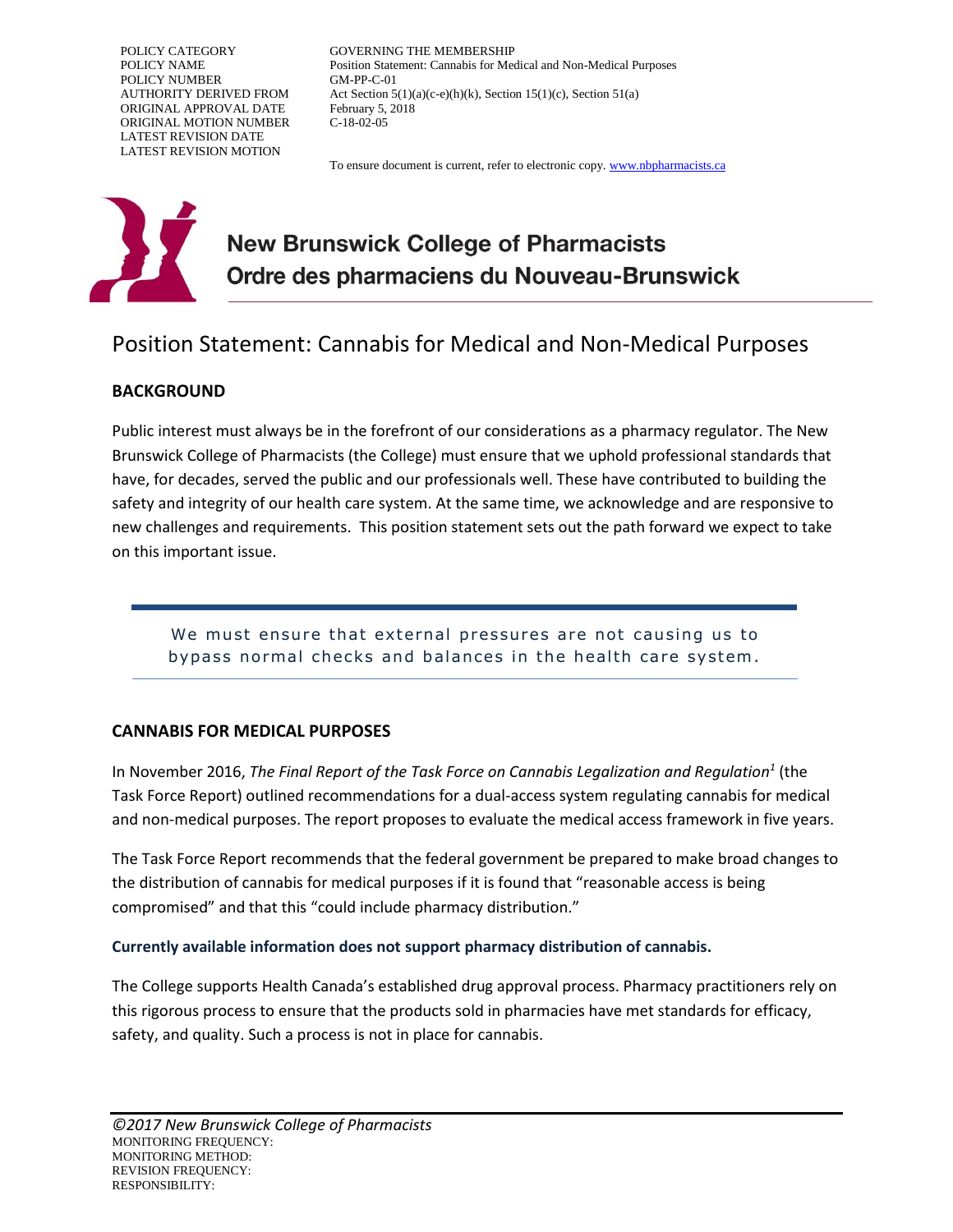In future, for pharmacy practitioners to be involved in distribution of cannabis for medical purposes, there would need to be:

- a full Health Canada approval process including review of efficacy, safety, and product quality
- regulation and standards that are similar to controlled substances with respect to storage and security, promotion, tracking, and accountability
- a prescription or similar practitioner authorization. The College recognizes the importance of interdisciplinary care for complex patients and this could include medical directives or other team approaches.

Apart from such a system, cannabis must only be available from pharmacies as part of rigorouslydesigned peer-reviewed studies that have been approved by a Research Ethics Board (REB). Such studies must also be supported by a *No Objection Letter* from Health Canada, demonstrating a Clinical Trial Application has been made, and comply with the *Food and Drug Regulations Part C, Division 5: Drugs for Clinical Trials Involving Human Subjects.* There is a need for high-quality evidence on the efficacy and safety of cannabis, and **we encourage clinical trials and pharmacist participation in them.\***

Currently available information does not support pharmacy distribution of cannabis. For pharmacy distribution, cannabis for medical purposes requires a full Health Canada drug approval process including review of efficacy, safety, and product quality.

For many years, pharmacists have been at the forefront of smoking cessation, helping patients to quit using tobacco. Cannabis smoke contains many of the same carcinogenic chemicals found in tobacco smoke.<sup>2</sup> It is the position of the College that smoked cannabis products should be subject to the same provincial or territorial legislation as smoked tobacco products. If pharmacy practitioners are involved in distribution of cannabis in the future (assuming the above criteria have been met), pharmacists should recommend non-smoked forms of cannabis only. The New Brunswick College of Pharmacists recommends that the federal government prohibit marketing of cannabis for medical use.

#### **CANNABIS FOR NON-MEDICAL PURPOSES**

In November 20[1](#page-0-0)6, the Task Force Report<sup>1</sup> outlined recommendations for a dual-access system regulating cannabis for medical and non-medical purposes. It is the position of the College that pharmacy practitioners must not be involved in the distribution of cannabis for non-medical purposes.

Further, distribution sites for non-medical cannabis must not be permitted to use terms such as "dispensary" or pharmacy-related symbols such as a green cross, which may lead the public to believe that the distribution site is a pharmacy or that it has professional oversight from pharmacy practitioners.

*\*Prior to engaging in clinical trials or research projects related to cannabis for medical purposes, pharmacy managers must notify the New Brunswick College of Pharmacists.*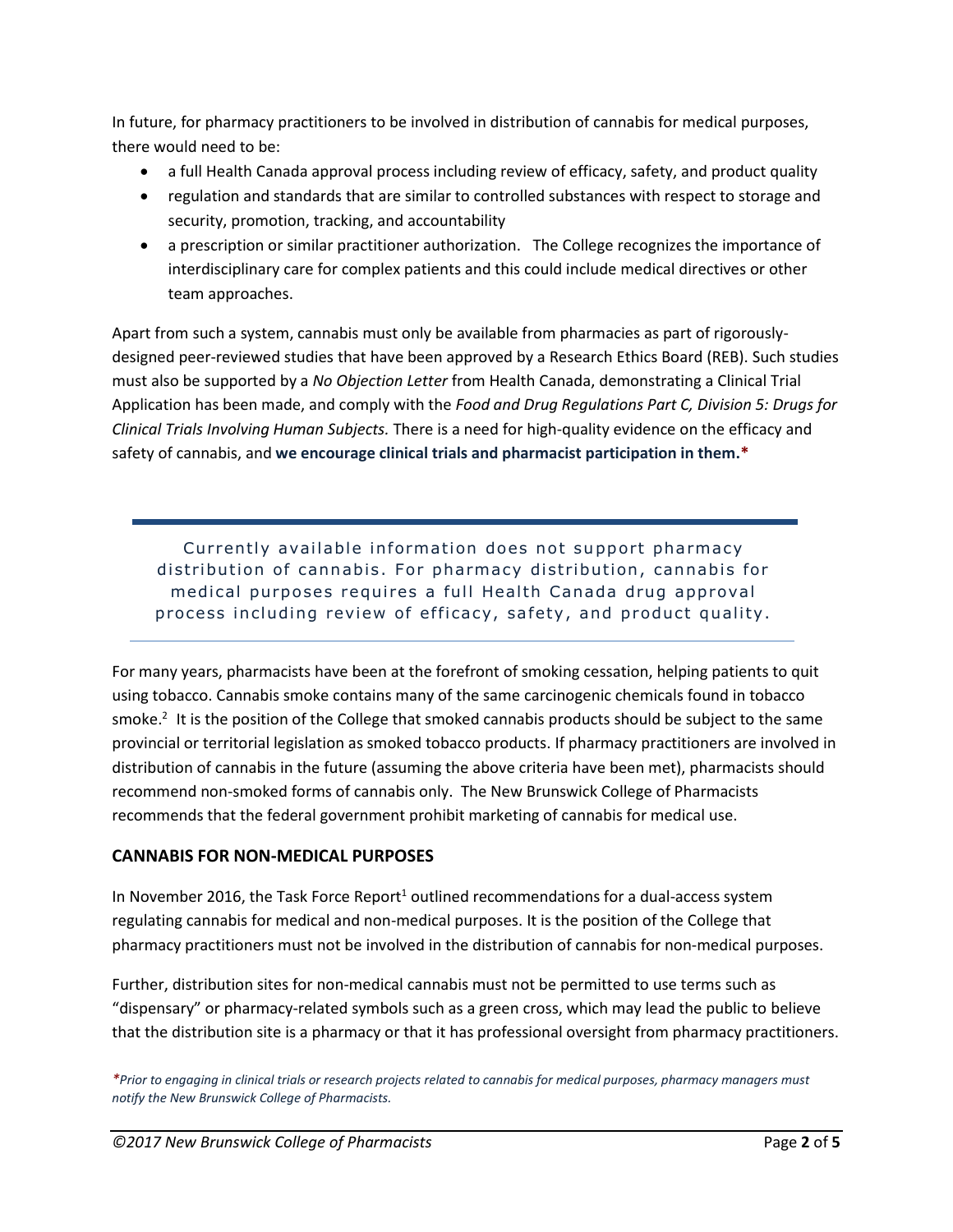The College recommends that suppliers of cannabis for any purpose follow Good Production Practices as required by the *Access to Cannabis for Medical Purposes Regulations <sup>3</sup>* or equivalent quality standards. Producers should also adhere to Packaging, Labelling and Shipping standards set out in the *Access to*  Cannabis for Medical Purposes Regulations<sup>4</sup> or equivalent standards, particularly regarding secure supply chains, appropriate product labelling, and child-resistant packaging.

The federal government should restrict advertising and marketing of cannabis, so as not to promote consumption. This could be similar to restrictions on alcohol or tobacco.

#### Pharmacy professionals must not be involved in the distribution of cannabis for non-medical purposes.

#### **GUIDANCE FOR PHARMACY PROFESSIONALS**

The College encourages pharmacy educators to develop, or make available, evidence-based high-quality programming on cannabis (both medical and non-medical) for entry-to-practice curriculum as well as continuing education.

The College recognizes that pharmacy professionals are currently providing care to patients who also use cannabis (for medical and non-medical purposes). In the current environment, pharmacists should have a basic understanding of cannabis use, similar to what is expected for alcohol or tobacco use. This may include, for example, understanding drug interactions or counselling patients on misuse.

### The professional role of a pharmacist will be upheld in the dispensing of cannabis for medical purposes when proper standards for efficacy, safety, and quality are in place.

If pharmacy professionals are involved in distribution of cannabis in the future (assuming criteria discussed in the previous section have been met), pharmacists would be expected to fully understand the therapeutics of cannabis. For example, they would need to have the knowledge and ability to adjust doses, recommend product substitutions in case of recall or shortage, monitor and report adverse effects, and prevent and manage inappropriate use.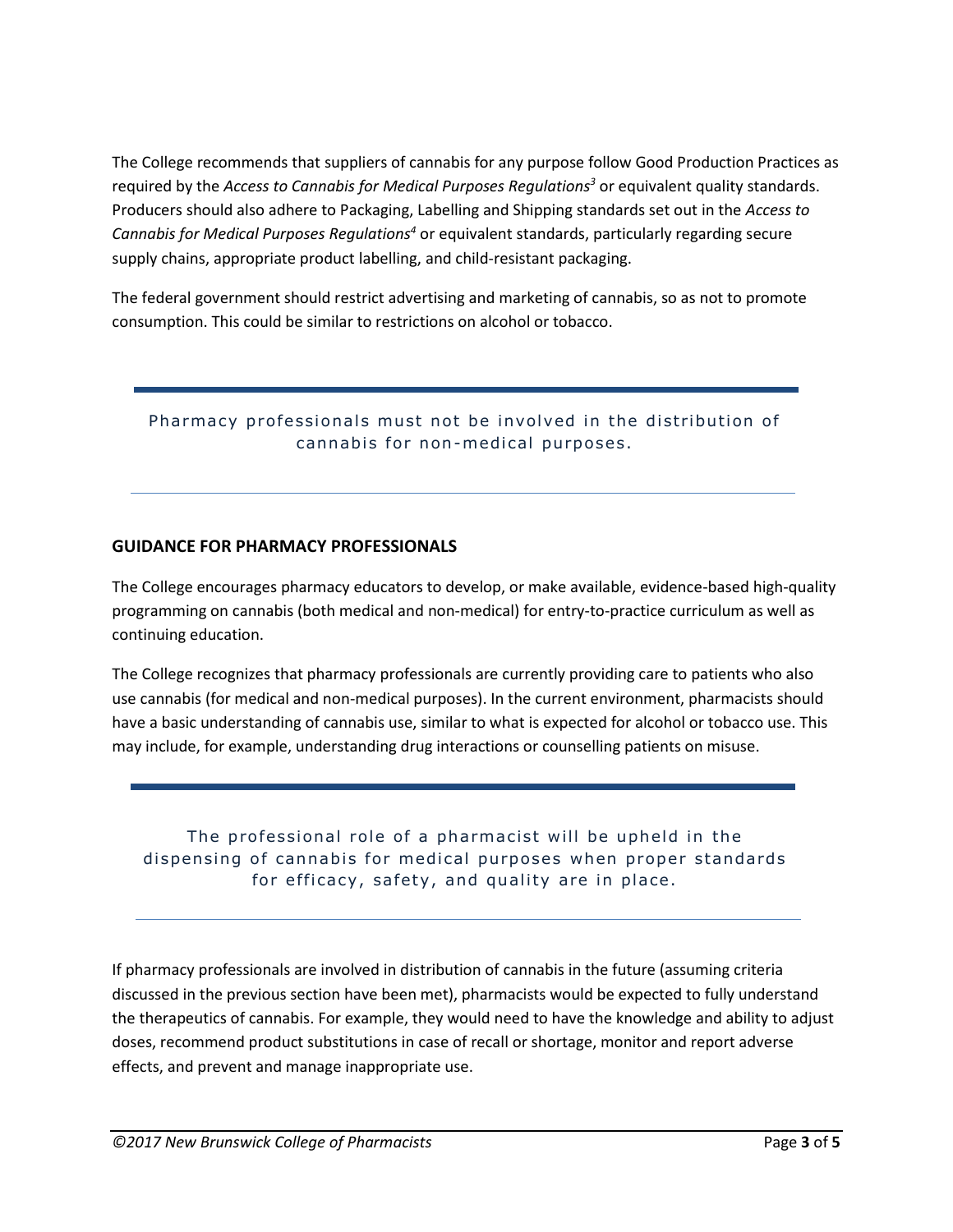As with all other medication and the provision of patient care, pharmacists are bound by Standards of Practice to ensure a patient's best interest is at the core of all activities. Pharmacy professionals are expected to practice in accordance with the Code of Ethics and put quality care and patient safety above other considerations.

#### **DEFINITIONS**

| Cannabis                                 | Cannabis sativa is the botanical name for this ubiquitous<br>herbaceous plant, which includes the drug type ("marijuana") as<br>well as industrial hemp. Cannabis contains hundreds of<br>chemical substances, among which are over 100 known as<br>"cannabinoids." <sup>1</sup>                                                                                                                                                                                                                                                                                        |
|------------------------------------------|-------------------------------------------------------------------------------------------------------------------------------------------------------------------------------------------------------------------------------------------------------------------------------------------------------------------------------------------------------------------------------------------------------------------------------------------------------------------------------------------------------------------------------------------------------------------------|
| Cannabinoids                             | A class of chemical compounds that act on receptors in cells in<br>the brain and body. The most well-studied cannabinoid is THC<br>(tetrahydrocannabinol), the primary psychoactive compound of<br>cannabis (i.e., the chemical responsible for the "high").<br>Increasing attention is also being paid to another key<br>cannabinoid-CBD (cannabidiol). Unlike THC, CBD is not<br>psychoactive and may in fact counteract some of the<br>psychoactive effects of THC. There is increasing scientific study<br>into the potential therapeutic uses of CBD. <sup>1</sup> |
| <b>Cannabis for Medical Purposes</b>     | According to Health Canada, individuals with a medical need,<br>and who have the authorization of their health care<br>practitioner, may access cannabis in three ways: continue to<br>access quality-controlled cannabis by registering with licensed<br>producers, register with Health Canada to produce a limited<br>amount for their own medical purposes, or designate someone<br>else to produce it.                                                                                                                                                             |
|                                          | (November 15, 2017 https://www.canada.ca/en/health-<br>canada/services/publications/drugs-health-products/understanding-new-<br>access-to-cannabis-for-medical-purposes-regulations.html)                                                                                                                                                                                                                                                                                                                                                                               |
|                                          | Those whose medical needs cannot be met in a legal regime<br>(e.g., those below the legal age or those who require a high-<br>potency product if not legally available) will need a method of<br>legal access. <sup>1</sup>                                                                                                                                                                                                                                                                                                                                             |
| <b>Cannabis for Non-medical Purposes</b> | A regulated supply of cannabis for personal or recreational use. <sup>1</sup>                                                                                                                                                                                                                                                                                                                                                                                                                                                                                           |

 $\overline{\phantom{a}}$